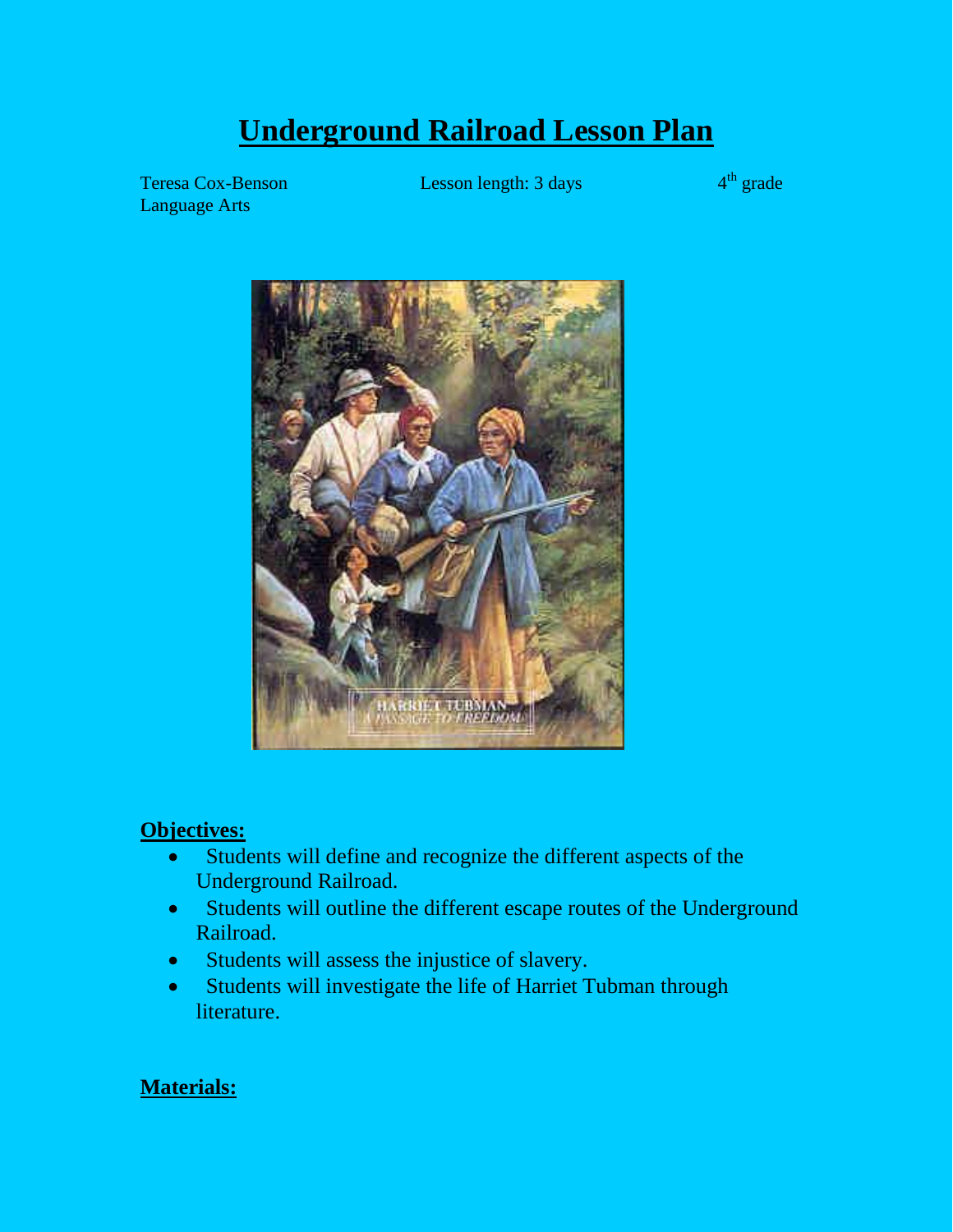Chart paper markers map of escape routes Underground Railroad timeline

The following children's literature books: *Young Harriet Tubman Freedom Fighter Harriet Tubman and Black History Month*

*A Picture Book of Harriet Tubman Journey to Freedom Minty*



### **Procedures:**

- 1. Begin the lesson by asking the students what they already know about the Underground Railroad and address any myths or misconceptions.
- 2. Using the above literature books, organize students into small groups having approximately 5 students per book.
- 3. Allow the students to preview their book by taking a picture walk and write down predictions in their journals.